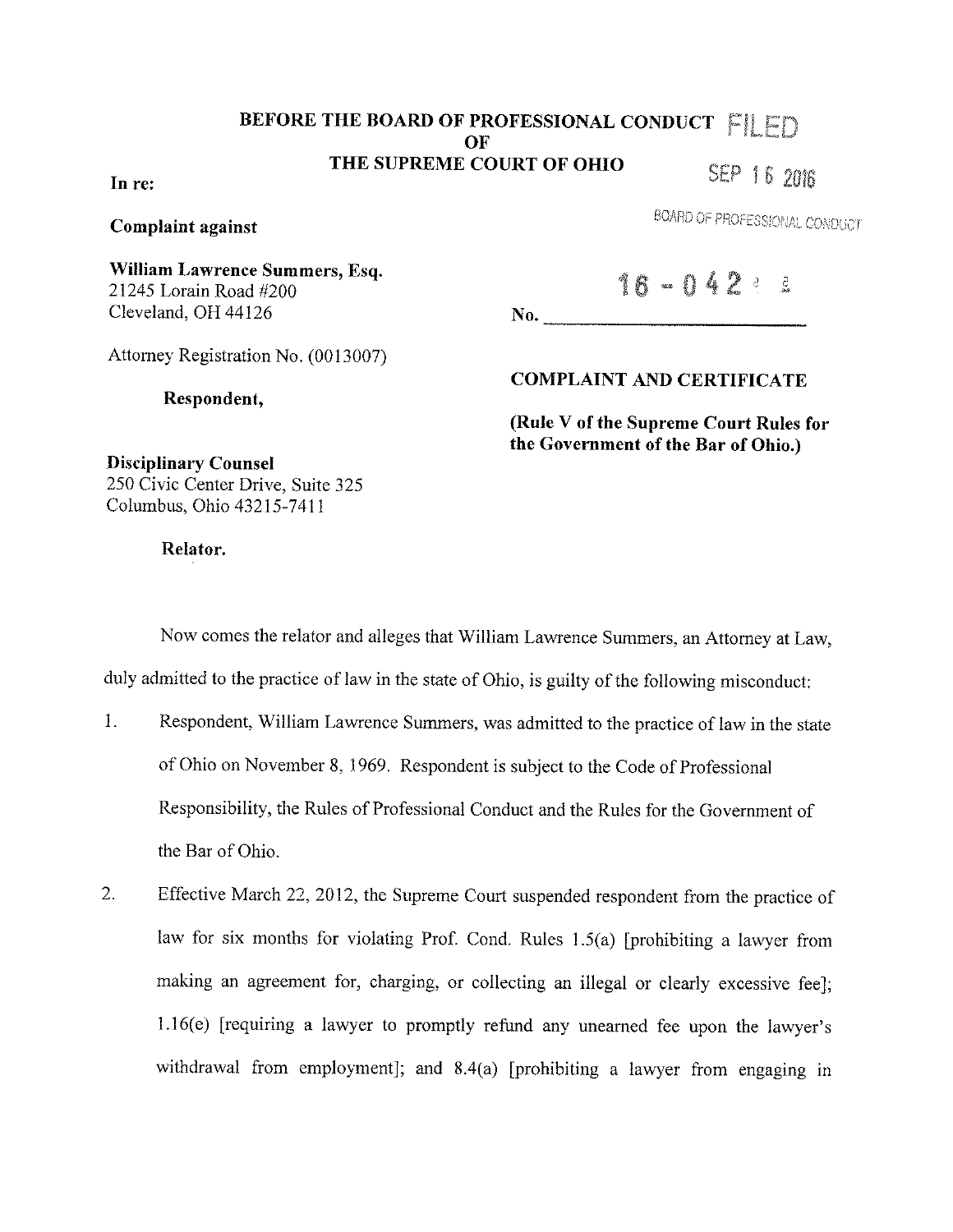conduct that adversely reflects on the lawyer's fitness to practice law]. *Disciplinary Counsel v. Summers,* 131 Ohio St.3d 467, 2012-0hio-1144, 967 N.E.2d 183. He was reinstated to the practice of law on December 6, 2012.

- 3. On or about March 26, 2013, Jamie Melvin contacted respondent for representation relative to a criminal investigation.
- 4. On March 28, 2013, Mr. Melvin paid respondent a retainer of\$50,000 and, on respondent's advice, entrusted respondent with an additional \$186,250 to be held in his IOLTA for safekeeping. That same day, a total of \$236,250 of Mr. Melvin's funds were deposited into respondent's IOLTA with Citizens Bank.
- 5. At the time the funds were deposited, respondent's IOLTA held only one cent. Therefore, it held no client funds other than the funds belonging to Mr. Melvin.
- 6. On March 29, 2013, respondent and Mr. Melvin executed a fee agreement for a \$50,000 retainer but the retainer was not designated as "nonrefundable" or "earned upon receipt." The retainer was to be billed against in increments of one quarter of an hour at a rate of \$400 per hour and bills were to be issued "periodically, often monthly."
- 7. On March 29, 2013, two days after he was retained, respondent withdrew \$10,000 of Mr. Melvin's funds from respondent's IOLTA and transferred an additional \$10,000 to respondent's business checking account.
- 8. On April I, 2013, five days after he was retained, respondent transferred \$40,000 of Mr. Melvin's funds from respondent's IOLTA to respondent's business checking account.
- 9. On April 8, 2013, Mr. Melvin requested an accounting of his funds and received a list of disbursements from respondent's wife, Barbara Summers.
- 10. From March 28, 2013 to May 24, 2013, no other funds were deposited into respondent's

-2-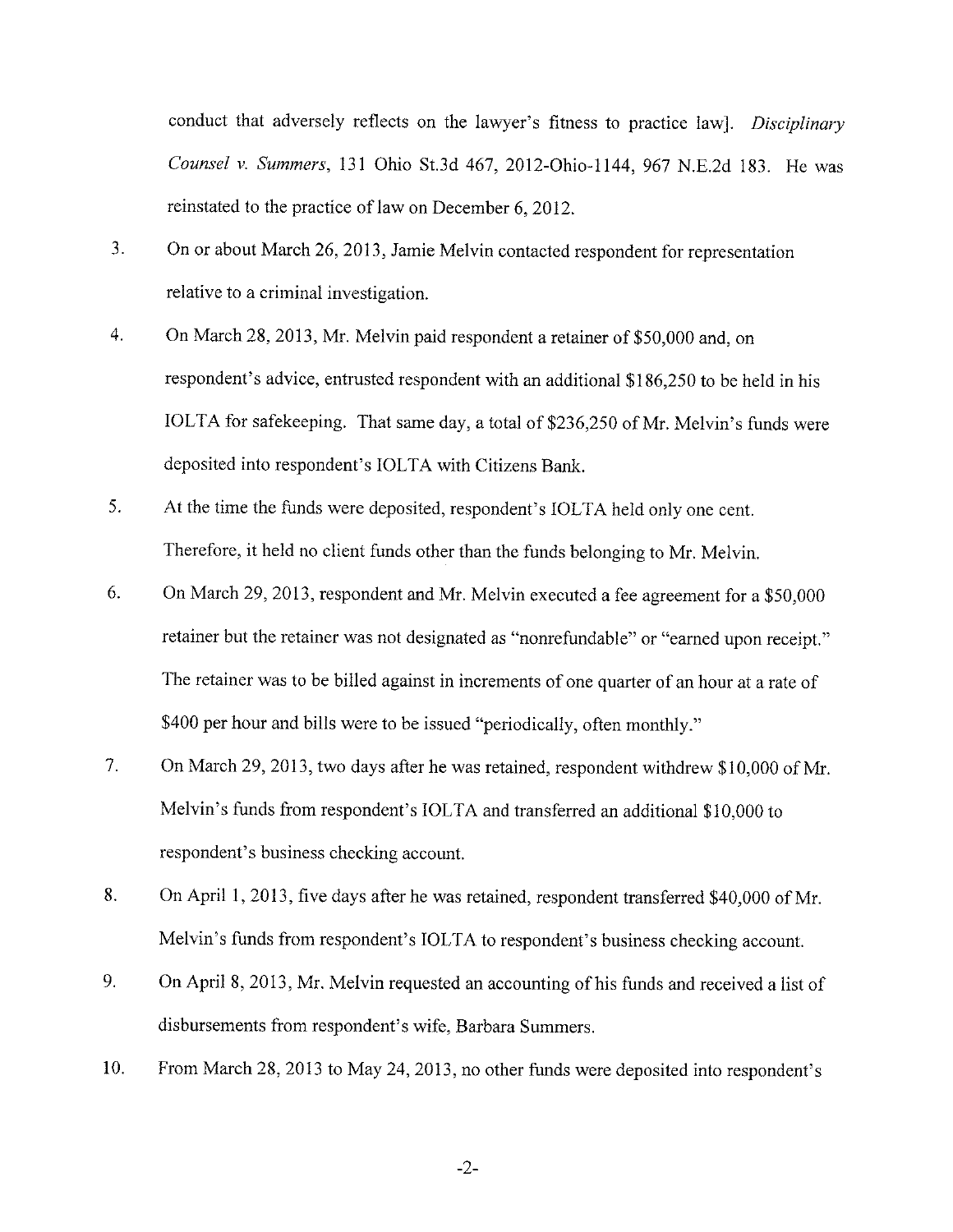IOLTA. On May 24, 2013, respondent withdrew the remaining balance of \$130,165.01 and closed the Citizens Bank IOLTA.

- 11. On May 25, 2013, Mr. Melvin requested another accounting of his funds. Respondent did not provide an accounting, but returned \$15,000 of Mr. Melvin's funds to him.
- 12. On May 26, 2013, Mr. Melvin again requested an accounting of his funds and of respondent's fees, but respondent did not provide the requested information.
- 13. On May 31, 2013, respondent represented to Mr. Melvin that an accounting of fees and expenses was forthcoming.
- 14. In response to Mr. Melvin's repeated inquiries in June 2013, respondent again represented to Mr. Melvin that an accounting of fees and expenses was forthcoming.
- 15. On July 2, 2013, respondent opened a new IOLTA at Huntington Bank and deposited \$100.
- 16. On July 5, 2013, respondent deposited \$85,100 into the new Huntington IOLTA.
- 17. On the same day, Mr. Melvin met with respondent to discuss the accounting that respondent previously promised. However, no accounting was provided by respondent.
- 18. Approximately one week later, Mr. Melvin again met with respondent regarding the accounting and return of his funds, but no accounting was provided. By this point, respondent's representation of Mr. Melvin had ceased.
- 19. Contrary to the language of the fee agreement, respondent never issued a bill to Mr. Melvin.
- 20. On October 8, 2013, respondent sent correspondence to Mr. Melvin providing a refund of \$73,565 and a general estimate of the time he had spent on Mr. Melvin's case. The general estimate lacked any recitation of the tasks completed on Mr. Melvin's behalf or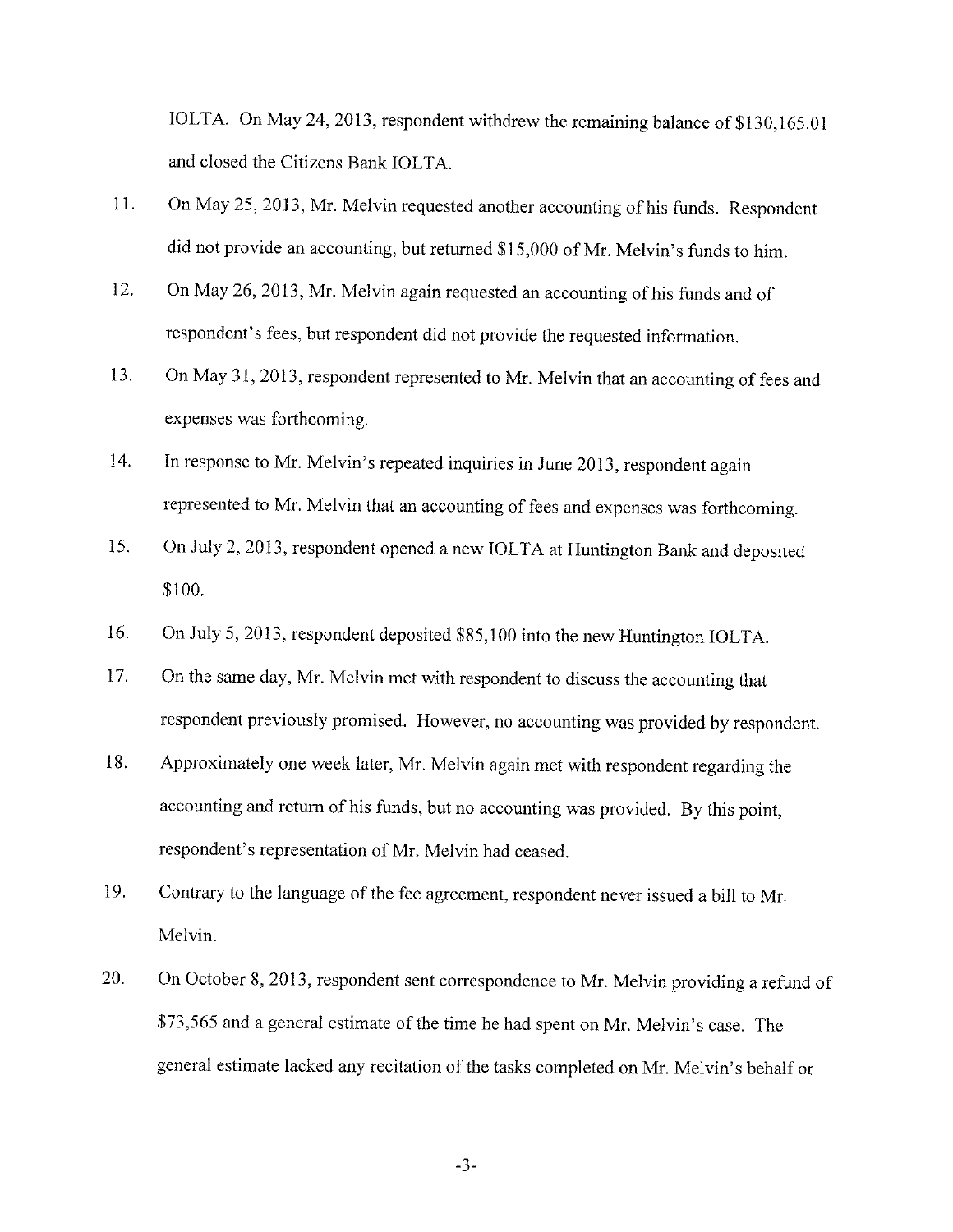the length of time devoted to each task.

- 21. By removing unearned fees from his IOLTA, including his withdrawal of the entire retainer within one week after the representation began, respondent violated Prof. Cond. Rule  $1.15(c)$  [A lawyer shall deposit into a client trust account legal fees and expenses that have been paid in advance, to be to be withdrawn by the lawyer only as fees are earned or expenses incurred].
- 22. By failing to account for and timely return Mr. Melvin's funds upon termination of the representation, respondent violated Prof. Cond. Rule Prof. Cond. Rule 1.16(e) [A lawyer who withdraws from employment shall refund promptly any part of a fee paid in advance that has not been earned).

# **CONCLUSION**

Wherefore, pursuant to Gov. Bar R. V and the Rules of Professional Conduct, relator alleges that respondent is chargeable with misconduct; therefore, relator requests that respondent be disciplined pursuant to Rule V of the Rules of the Government of the Bar of Ohio.

Scott J. Drexel (0091467) Disciplinary/Counsel Relator

Audrey E.  $Varwig(007326s)$ Assistant Disciplinary Counset 250 Civic Center Drive, Suite 325 Columbus, Ohio 43215-7411 614.461.0256  $614.461.7205 - fax$ A.Varwig@sc.ohio.gov *Counsel for Relator*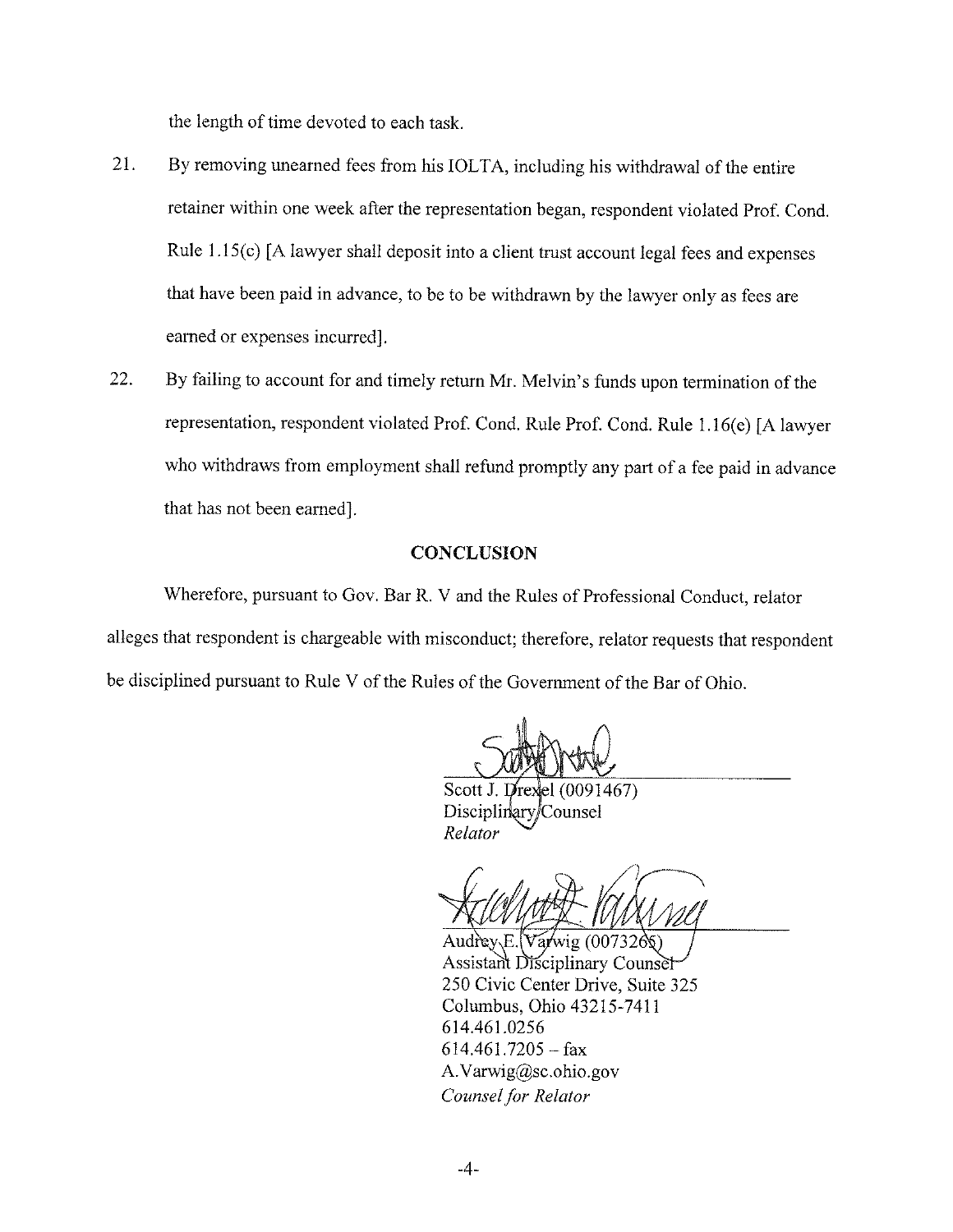#### **CERTIFICATE**

The undersigned, Scott J. Drexel, Disciplinary Counsel, of the Office of Disciplinary Counsel of the Supreme Court of Ohio hereby certifies that Audrey E. V arwig is duly authorized to represent relator in the premises and has accepted the responsibility of prosecuting the complaint to its conclusion. After investigation, relator believes reasonable cause exists to warrant a hearing on such complaint.

Dated: September 16, 2016

Scott J. Drexel, Disciplinary Counsel